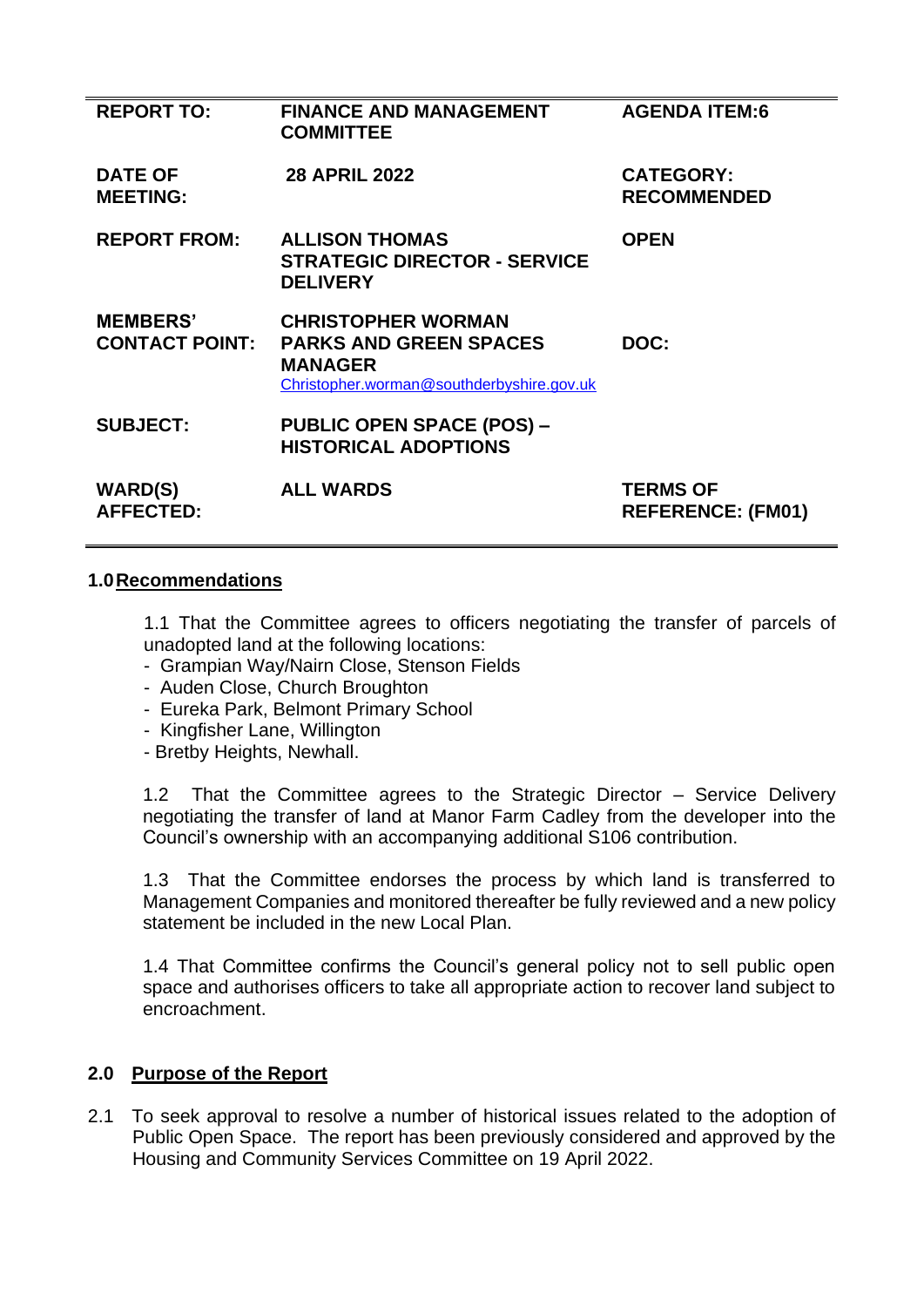2.2 To outline work being undertaken to review the processes and procedures by which land is transferred to Management Companies and monitored thereafter to form part of a future policy in the District's new Local Plan.

## **3.0 Executive Summary**

- 3.1 The Council can acquire land by agreement or gift under section 120 of the Local Government Act 1972 for the purposes of any of their functions under this or any other enactment or the benefit, improvement, or development of their area.
- 3.2 In addition, the Council can adopt new POS as part of the section 106 planning process.
- 3.3 There are several examples across the District, where for a variety of historical reasons land was not initially adopted by the Council. This has resulted in subsequent issues for the Council and residents. In addition, there are 'buffer strips' and boundaries disputes that have raised concerns for the Council and residents.
- 3.4 This report outlines some of the challenges and issues associated with the Council's current position relating to several outstanding historical land adoption issues and recommends action to address these.

# **4.0 Detail**

- 4.1 There are a number of sites across the District, where for a variety of historical reasons land was not initially adopted by the Council. These are posing some challenges for the Council and for local residents in that there is a lack of clarity as to ongoing maintenance obligations regarding POS. These include:
	- a) Public Open Space in residential areas left unadopted following developer liquidation:

## Grampian Way/ Nairn Close, Stenson Fields

A small number of parcels of land have been transferred to the Crown due to the developer (FE Woods Bros Ltd) becoming insolvent. The Crown will not maintain the land; therefore, the Council has been maintaining the site for several years, pro bono publico.

It is proposed to negotiate the transfer of these parcels of land from The Crown into the Council's ownership.

## Auden Close, Church Broughton

POS is unadopted in part, due to Company liquidation. This is now with The Crown who will not maintain it. The Parish Council does not want to take on responsibility for the POS. Additionally, residents do not want to form a Management Company to have land transferred to. The site contains several mature trees which require safety work. The Council has been undertaking grounds maintenance for several years.

It is proposed to negotiate the transfer of this land from The Crown into the Council's ownership.

## Bretby Heights, Newhall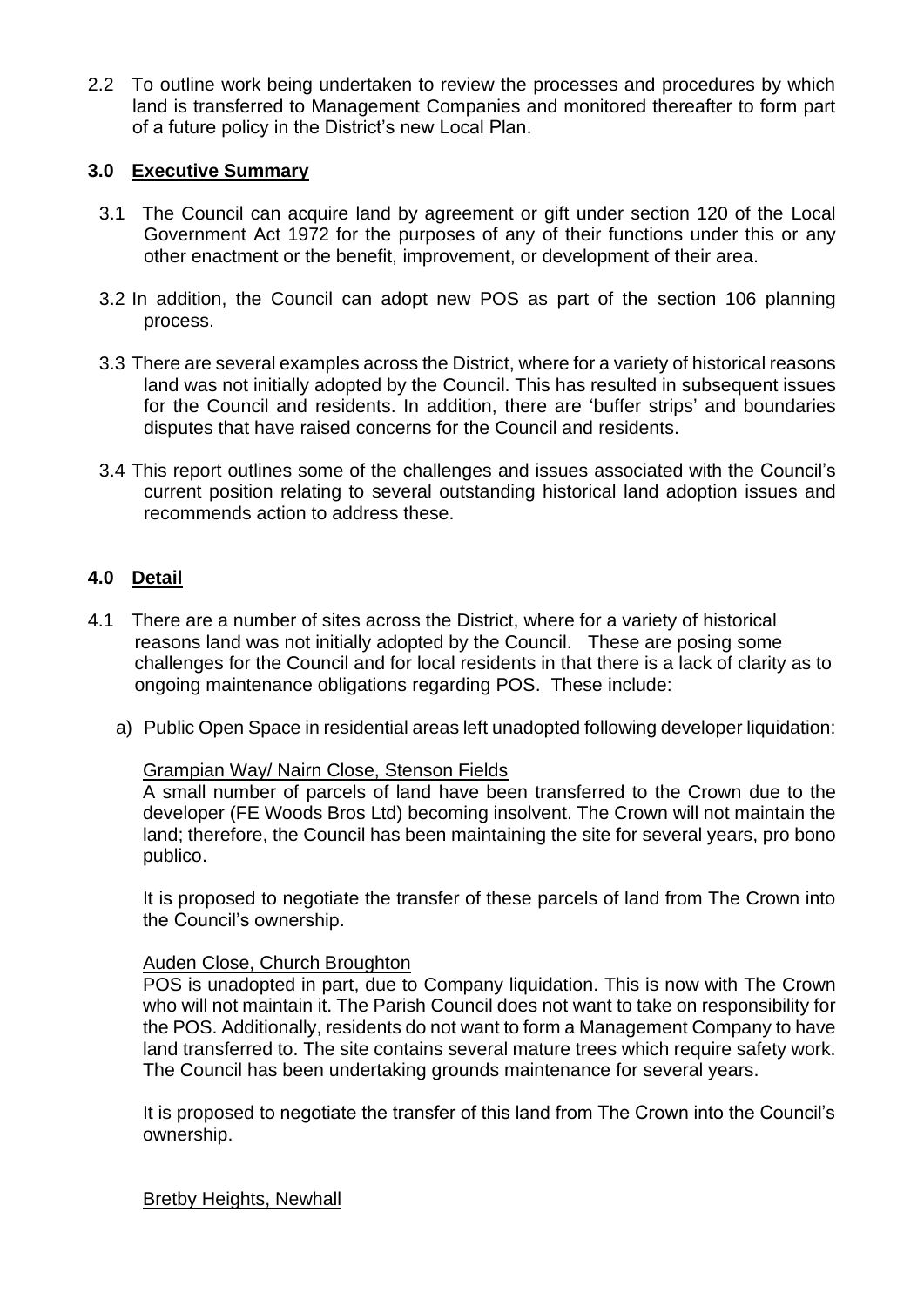The POS has been maintained by the Council for a number of years despite there being no agreement under s106 or otherwise to maintain. This has been raised with the Developer who is keen to transfer the land to the Council together with an appropriate commuted sum. The land is planted with mature trees and there are also retaining walls.

It is proposed to negotiate the transfer of this land to the Council, with an appropriate commuted sum for maintenance and negotiations are undertaken regarding the repair and possible transfer (together with a commuted sum) of the retaining wall(s).

b) Unregistered Public Open Space which impacts on Council land/ activities:

#### Eureka Park/Belmont Primary School.

There is a parcel of 'unregistered' land between the park and the school. It was planted many years ago with a row of approximately 40 Lombardy Poplar trees which became dangerous, many falling in recent storms. The trees provide a screen/shelter for the benefit of the school. Due to the potential risk of harm to school children and park users the Council arranged for the trees to be pollarded pro bono publico. The parcel of land is a valuable wildlife/biodiversity corridor with a ditch/water course flowing from nearby Swadlincote Woodlands and the trees and hedges provide good nesting and roosting habitat. The ditch has overflowed on occasions causing flooding in the park.

It is proposed to apply to HM Land Registry (HMLR) for possessory title of the parcel of land.

#### Kingfisher Lane, Willington

The Council is due to adopt the POS associated with this development. There is a small parcel of unregistered land adjacent to POS which could be considered for inclusion in the land holdings on the site. It has a large willow next to a busy footpath which the Council recently pollarded to make safe pro bono publico. The land adjacent to POS is a valuable wildlife site with a brook flowing through it and the trees and grassland provide good nesting opportunities for birds. The land is prone to flooding.

It is proposed to apply to HMLR for possessory title of the area.

c) Public Open Space designed as 'buffer strips' as part of developments which the Council is being asked to adopt.

Many developments require/include 'buffer strips', usually of tree or hedgerow planting to act as visual screens, noise insulation barriers and/or green corridors as part of the ecological network required by the Local Plan. These can prove to be problematic and costly in terms of future maintenance if not well-designed and/or wellmanaged.

The Council has been approached by the developer of Manor Fields, Cadley requesting that in addition to adopting the POS as provided for under the S106 agreement, the Council also adopts the areas of landscape buffer planting with the provision of additional S106 contributions.

If the Council refuses, as it is quite able to do, it is likely that the buffer planting areas will be transferred to a management company to maintain.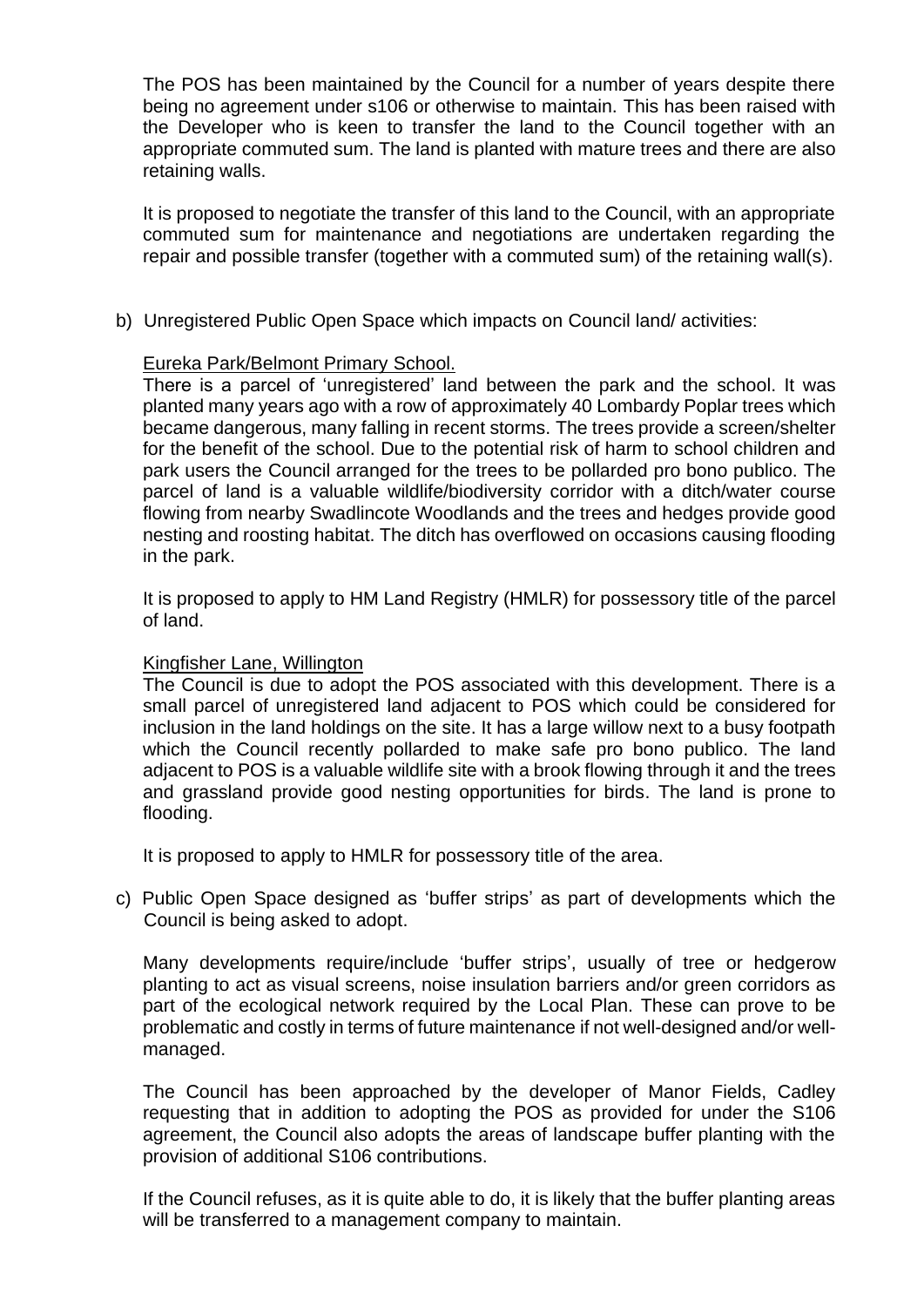Management companies often fail to maintain buffer planting properly and the Council receives complaints regarding them.

It is proposed to negotiate the transfer of this land from the developer into the Council's ownership.

d) Challenges for the Council relating to the adoption of POS by Management Companies (ManCos).

Typically, where the Council adopts POS land, there is a S106 maintenance sum for 10 years and the Council retains the site assets (and potential problems) in perpetuity:

Typically, where POS land is transferred to a ManCo, there will be funding in perpetuity from a contractual levy on each household. The Council is required to monitor the ManCos compliance to the agreed maintenance plan.

The Council cannot dictate whether it should adopt POS. If the developer is minded to transfer land to a ManCo the Council cannot prevent this.

The transfer of land from a developer to a ManCo is a different process to transfer to the Council for adoption. The transfer to a ManCo and discharge of conditions and implementation of the agreed management plan requires authorisation from a Planning Officer and there is an ongoing need for this to be monitored to ensure compliance. There are currently over thirty such sites in this process.

It is proposed that the process by which land which is transferred to Management Companies and monitored thereafter is fully reviewed and a new policy statement be included in the new Local Plan.

e) Encroachments of POS

The Committee will be familiar with this issue, it resolved to refuse to dispose of land at Sandholes on 21 October 2021

The Council has identified another encroachment and subsequently a request to transfer the POS land. The owner of the adjacent land has enclosed part of the neighbouring POS by planting a laurel hedge. The owner cannot succeed with an adverse possession claim as the appropriation is not of sufficient length.

It is requested that the Committee confirms the Council's general policy not to sell public open space and authorises officers to take all appropriate action to recover land subject to encroachment.

## **5.0 Financial Implications**

5.1 The costs of adopting the sites identified in the report at 4.1a and 4.1b are de minimus in terms of their impact of the Grounds Maintenance budget given that these sites have historically been subject to maintenance by the Council.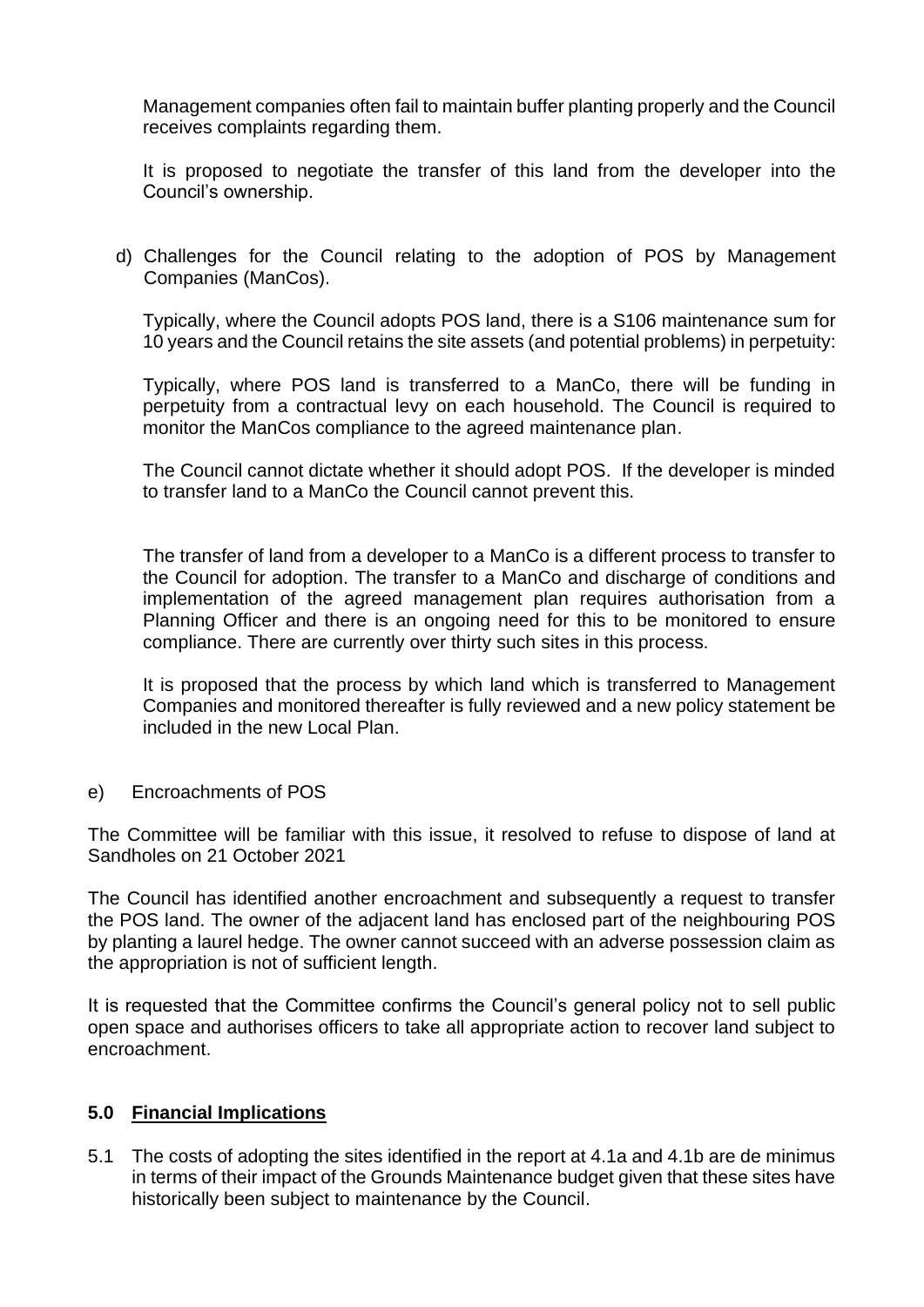- 5.2 Negotiating an appropriate additional S106 contribution for the land at 4.1c Manor Fields, Cadley, will offset the costs of future ongoing maintenance on this site.
- 5.3 Negotiating a relevant commuted sum for the land at 4.19a) Bretby Heights will offset the costs of future ongoing maintenance on this site.

## **6.0 Corporate Implications**

## **Employment Implications**

6.1 None arising from this report.

## **Legal Implications**

- 6.2 The Council has power to acquire public open space by virtue of a planning agreement or otherwise by agreement pursuant to s120 Local Government Act 1972. The Council has the power to prevent encroachments by way of possession proceedings or an action in trespass.
- 6.3 The Council has duties to the public in relation to the POS it maintains as follows
	- Occupiers Liability Acts of 1957 & 1984
	- Highways Act 1980 (especially section 130),
	- The Miscellaneous Provisions Act 1976 'Dangerous Trees and Excavation'
	- Health & Safety at Work Act 1974 (for bystanders sec 3(1)).

# **Corporate Plan Implications**

6.4 Both the Policy and Management Plan contributes significantly to the Corporate Plan Priorities and Key aims including:

Our Future

Support economic growth and infrastructure

- Enable the delivery of housing across all tenures to meet Local Plan targets.
- Influence the improvement of infrastructure to meet the demands of growth.

Transforming the Council

• Provide modern ways of working that support the Council to deliver services to meet changing needs.

Our People

Supporting and safeguarding the most vulnerable

- Promote health and wellbeing across the District Deliver excellent services
- Ensure consistency in the way the Council deals with its service users
- Have in place methods of communication that enables customers to provide and receive information
- Ensure technology enables us to effectively connect with our communities
- Invest in our workforce.